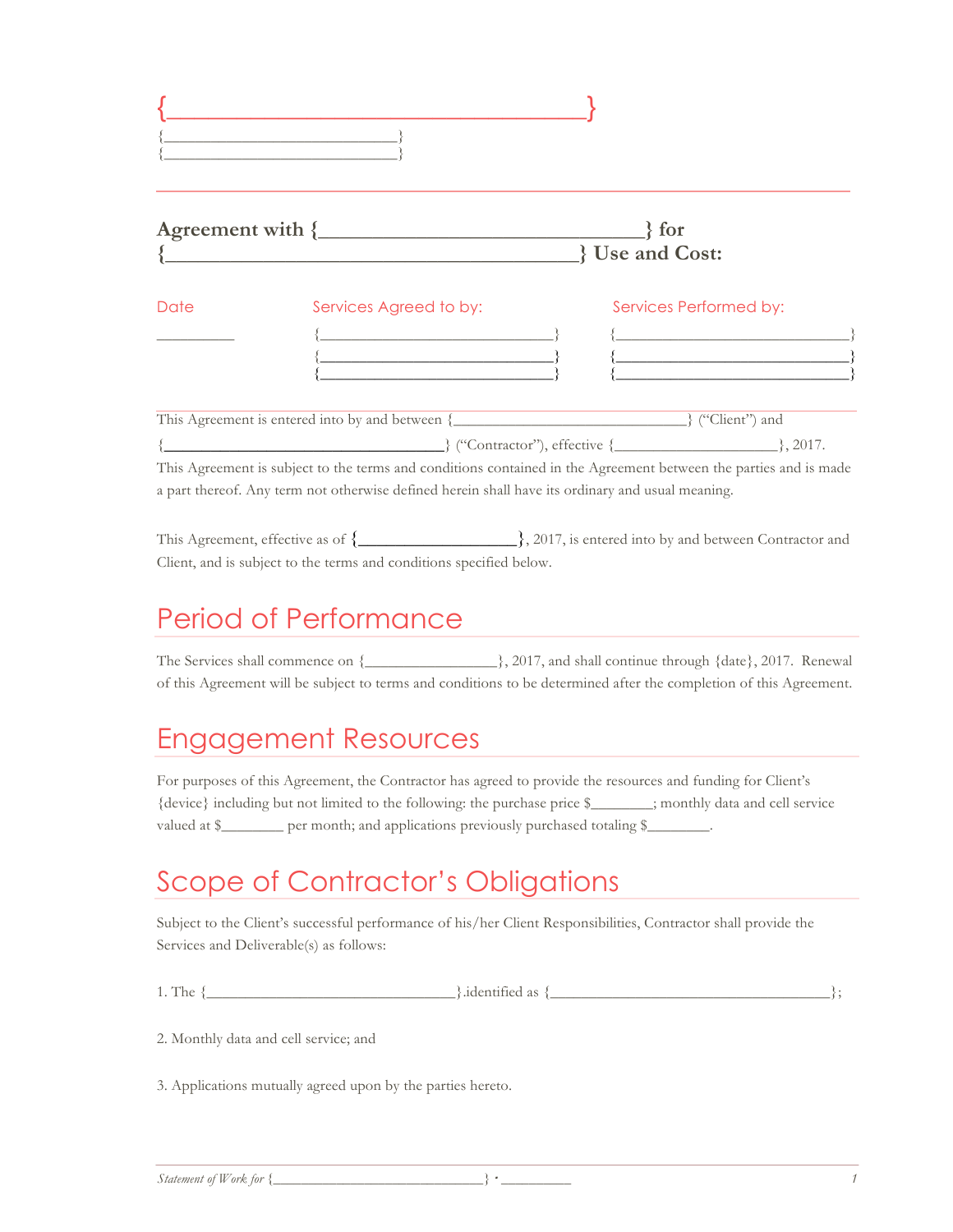## Client Responsibilities

Successful performance of Client's responsibilities, as determined by Contractor, are as follows:

1. Maintain {device} in operable condition (accidental mishaps are not excluded and will be considered a violation of this provision);

| 2. Passwords currently in place will remain in place: Access Code                                                     |                                    | $\_$ , Apple ID $\_$ |  |  |
|-----------------------------------------------------------------------------------------------------------------------|------------------------------------|----------------------|--|--|
|                                                                                                                       | , Instagram handle                 | , Instagram password |  |  |
|                                                                                                                       | ; Musical.ly password and username | In the event that a  |  |  |
| change or addition is necessary, Client shall inform Contractor of the reasons for the desired change or addition. If |                                    |                      |  |  |
| granted permission, the new account/ID and/or password must be communicated to Contractor. Under no                   |                                    |                      |  |  |
| circumstances may Client set up any account without the knowledge of Contractor or his/her designee.                  |                                    |                      |  |  |

3. All additional Apps will be approved by Contractor or his/her designee;

4. Activities and events shall be placed on the Calendar App provided on {device} when the commitment is communicated to him/her, including but not limited to: school activities, sports activities, social events, babysitting, vacations, etc.;

5. Parental phone calls and/or texts will receive prompt responses;

6. Contractor and/or his/her designee shall have the right to review all content of {device} at any time and for any reason. Privacy concerns do not apply to {device}.

7. Questionable material shall be handled in the following manner: if Client informs Contractor or his designee of questionable material and seeks advice, then the questionable material will not result in any loss of privileges. Any and all other questionable material may result in a loss of privileges up to and including permanent removal of  $\{\_$ 

8.{ \_\_\_\_\_\_\_\_\_\_\_\_\_\_\_\_\_\_\_\_\_\_\_\_\_\_\_\_\_\_\_\_\_\_\_\_} will be turned off every night at \_\_\_\_\_pm unless otherwise approved by Contractor.

9.{\_\_\_\_\_\_\_\_\_\_\_\_\_\_\_\_\_\_\_\_\_\_\_\_\_\_\_\_\_\_\_\_\_\_\_\_} will be left charging downstairs in the kitchen every night.

10.{\_\_\_\_\_\_\_\_\_\_\_\_\_\_\_\_\_\_\_\_\_\_\_\_\_\_\_\_\_\_\_\_\_\_\_\_} will observe limits agreed upon Contractor during the day.

### Fee Schedule

In the event Client fails to perform his/her Client Responsibilities, it is understood by and between the parties that s/he will be required, at a minimum, to contribute at least \$\_\_\_\_\_\_\_\_\_ per month towards costs and expenses. This minimum payment may be in addition to other penalties and loss of privileges imposed as determined by Contractor and/or his designee. Client will be permitted to make a presentation to Contractor regarding appropriate penalties or loss of privileges.